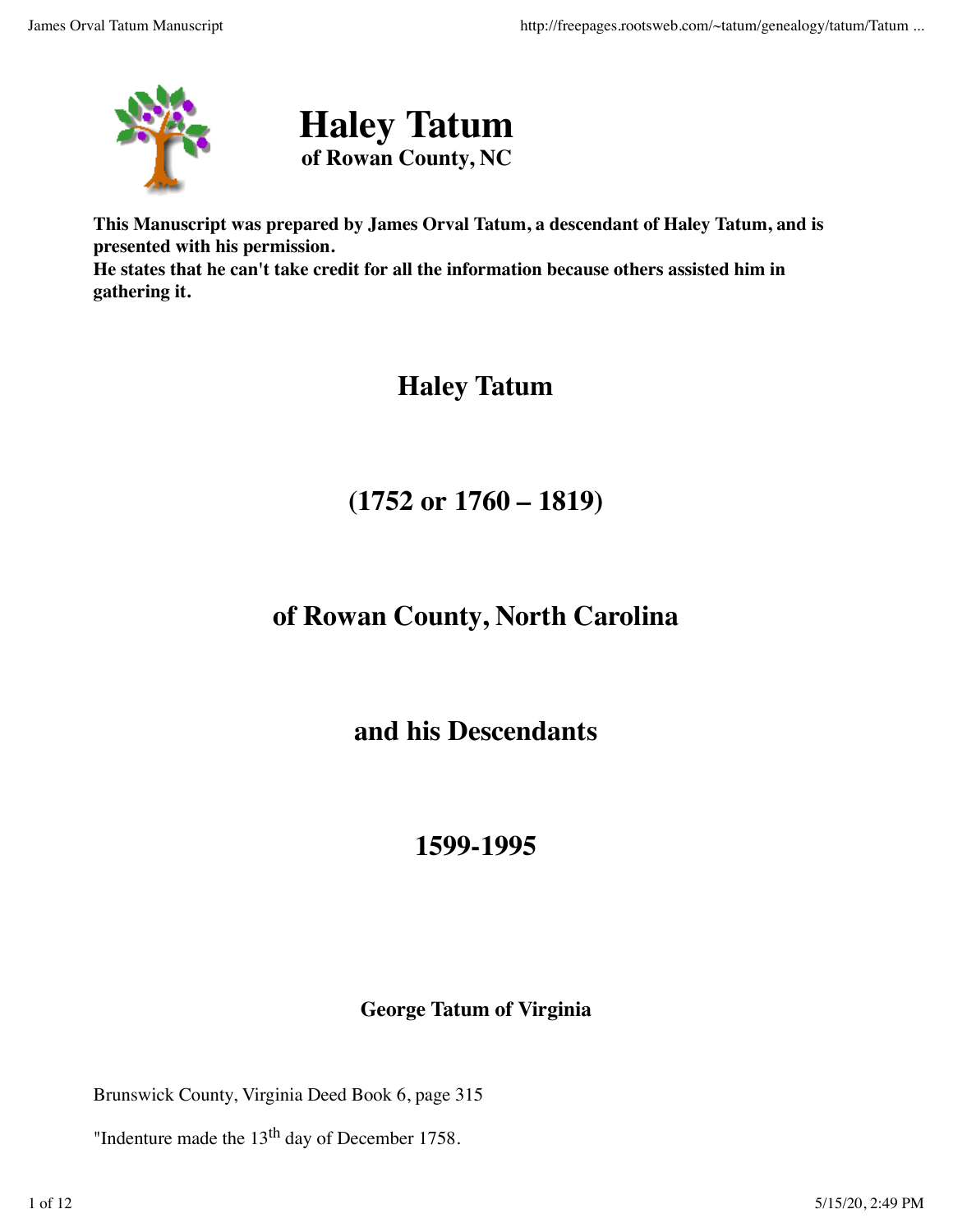"Peter Daniel and wife Sarah of the Parish of St. Andrew and of the County of Brunswick for and in consideration of 30 pounds current money of Virginia, convey to George Tatum of Dinwiddie County and Parish of Bath a certain tract of land situate and being in the County of Brunswick on the Southside of Nottoway River beginning at Crablouse ------- Short's, containing 136 acres. Proved January 1759 by John Daniel, Thomas Simmons and Randell Daniel."

Mrs. McCurley of Lawrenceville believes this land to be near the dividing line between Brunswick and Dinwiddie Counties near present day Warfield-Rawlings communities.

The personal property tax list from the 3<sup>rd</sup> District of Brunswick County included George Tatum and James Tatum for the years 1782, 1783 and 1784. They were not listed in 1785. Each paid taxes for one person.

In 1782, George Tatum was taxed for 135 acres in St Andrew's Parish.

A list of parishioners of St. Andrew's Parish for May 24, 1773 contained the name of George Tatum, but not that of James Tatum.

Will Book 2, page 479 Brunswick County, Virginia.

"This indenture made this  $28<sup>th</sup>$  day of February 1785.

"George Tatum and wife Lucretia of the County of Brunswick for and in consideration of 140 pounds of current money of Virginia and confirm and convey unto Lewis Lanier a tract of land in Brunswick County beginning in the fish hole on Crablouse Run thence along the lines of Buckner Lanier, John Birdsong to a corner hickory on the great path that leads from George Tatum's to James Tatum's thence along the lines of Isaac House, Avery and Nat Gregory's, containing 131 acres.

This indenture was acknowledged in Court by George Tatum and Lucretia Tatum, his wife. Previously, said Lucretia being examined, privately, as the law directs did voluntarily assent thereto. 28 February 1785.

We have found no explanation for the difference in acreage nor any record of the land on which James Tatum lived. There may have been an error on the part of the clerk or the five-acre difference may have been due to a resurvey of the tract.

We have no further record of this George Tatum. I believe that he moved to Rowan County shortly after he sold the land in 1785, but have found nothing to substantiate this theory. However, assuming that James also came to Rowan County with George, the following facts seem to fit into the puzzle.

Filed among the Rowan County Marriage Bonds is one for Lucretia Tatum to John Buckner, dated July 22, 1786. Haley's will names his niece Centy Buckner and Haley is named administrator of George's estate and guardian of Frankey Tatum, his child. This was in court records of Rowan County, North Carolina in 1801.

Dictionary of American Biography, Vol XVIII, Page 309: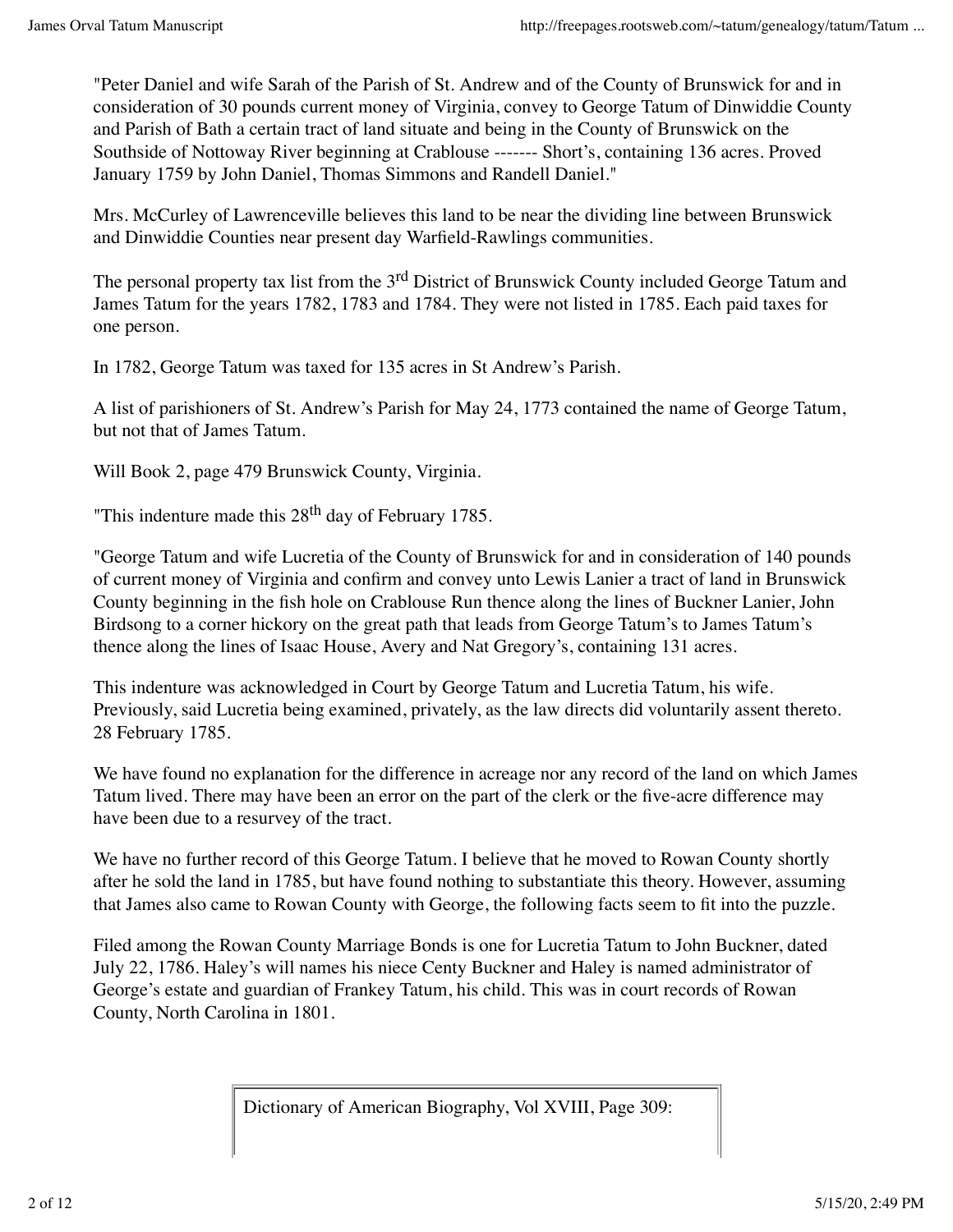"William Tatham, born in 1752 in Cumberland, England was sent to Virginia to seek his fortune in 1769. Early in 1776, he removed to Watauga Settlement in the Tennessee County where he was employed in the mercantile establishment of John Carter."

This establishment was located on the south fork of the New River at Old Fields in what later became Ashe County, North Carolina. For some time, "William was the clerk of the celebrated Watauga Association."

Tradition in our family and the surrounding country declared that Captain James Tatum, as a young man, had come from Petersburg, Virginia to Old Fields, North Carolina where he was employed as a supervisor of his "uncle's" farm which was in a purchase from the Cherokee Indians prior to the American Revolutionary War. Thus James was in North Carolina during the war, as was Haley Tatum, his younger brother.

From North Carolina records: "James Tatom, Captain in the command of troops of the Continental Line of the State."

Following the war, James apparently went back to Virginia to make his home on or adjoining George Tatum's farm in Brunswick County, Virginia. After the farm was sold on February 26, 1785, our next records of James are:

> "January 2, 1786. A committee of the North Carolina Legislature – Captain James Tatum as one of the officers of the Continental Line of the State entitled to pay under the Governor's proclamation; January 1, 1788, Captain James Tatum deranged from military service from North Carolina."

Records are not available, but apparently during the war, James married Amy Sharp of Virginia. Their first child, Sarah, was born in Virginia, January 10, 1780. Their fourth child, George, was born November 27, 1786, in Rowan County, North Carolina.

It would, therefore, appear after the sale of George Tatum's farm in 1785 that James and his family moved to Rowan County where Jean (John) and Lawrence Tatum and their families, as shown in the U. S. Census of 1790, were living. Lucretia Tatum, apparently the daughter of George and Lucretia Tatum, married John Buckner in Rowan County in 1786. James bought land there in 1790 and 1791. Haley Tatum came to North Carolina from South Carolina where it is thought he went after the war. The records show Haley selling his holdings in Lancaster County, South Carolina in November, 1789 and then buying land in Rowan County, North Carolina in April, 1790. In Haley's will, Lucretia Tatum, Buckner's daughter, Centy Buckner, is named as Haley's niece. James' youngest son, born in 1802 was named Buckner. Buckner Tatum wrote a letter in 1845 to Elijah Tatum, grandson of James: "Cousin Hardy Tatum (son of Haley) come to see me. He lives in Dade County, Georgia."

Jesse Tatum, youngest brother of James, Haley and Lucretia came from Virginia to Rowan County at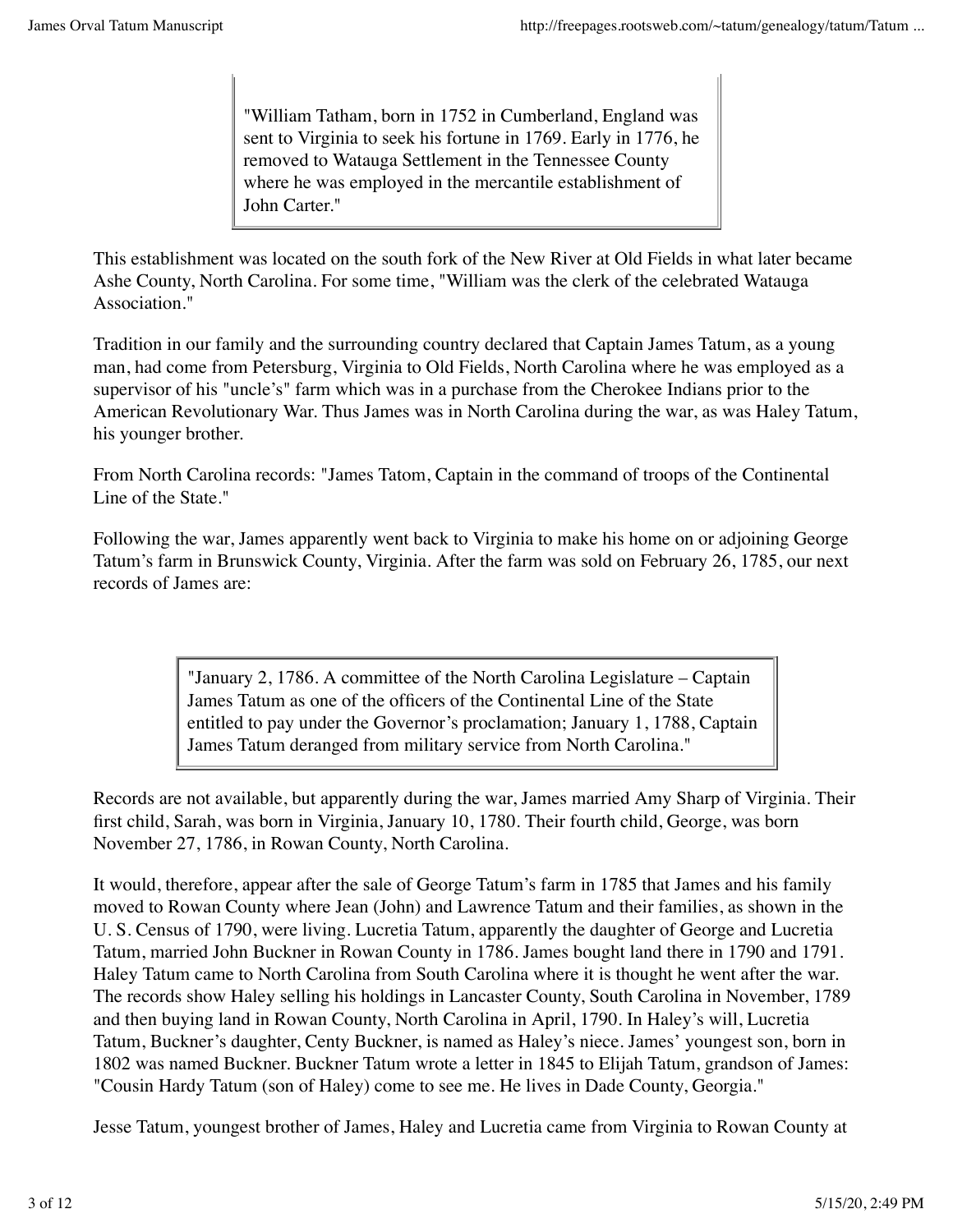an unknown date. His and James' descendants visited back and forth and were spoken of as "our closest relatives." All of these must have been the same family.

While there are no records to prove that Samuel III was the father of George, the use of the name Samuel also offers evidence. Two sons of George, Haley and Jesse, and James' daughter, Sarah Tatum Wilcoxen, each named a son Samuel. James named his oldest son George. There is no record that the descendants of Nathaniell's youngest son Nathaniel ever named a son Samuel. Although the will of Nathaniell Tatum of the Paget tribe Nov. 4, 1686 in Bermuda lists a son named Samuel.

Before the James Tatum cabin was dismantled by the Southern Appalachian Historical Association for removal to Boone, North Carolina, L. T. Tatum found a secret niche containing, among other things, family records which confirmed the following:

James Tatum, 1755-1829

Wife, Amy Sharpe, died July 6, 1853

Children: Sallie (Sary) born January 10, 1780

Lizey March 17, 1782

Elizabeth March 7, 1784

George November 27, 1786

Mathew February 18, 1789

James February 6, 1791

Tobaitha (Lottie) March 17, 1792

Patsey April 10, 17—

Joseph August 6, 1796

Mary February 6, 1799

Buckner October 15, 1802

From "A Concise History of Fork Baptist Church" (Davie County) comes the information that James Tatum was a delegate to the Yadkin Association in 1800.

In Book 19, page 59, Rowan County is a record of land being sold on Weaver Creek next to James Tatum, on February 20, 1801.

On May 5, 1801, Haley Tatum, having been granted the administration of the estate of George Tatum, deceased, and having been made guardian of George's orphan, Franky, Haley gave bond to James Tatum and Rudolph Neat.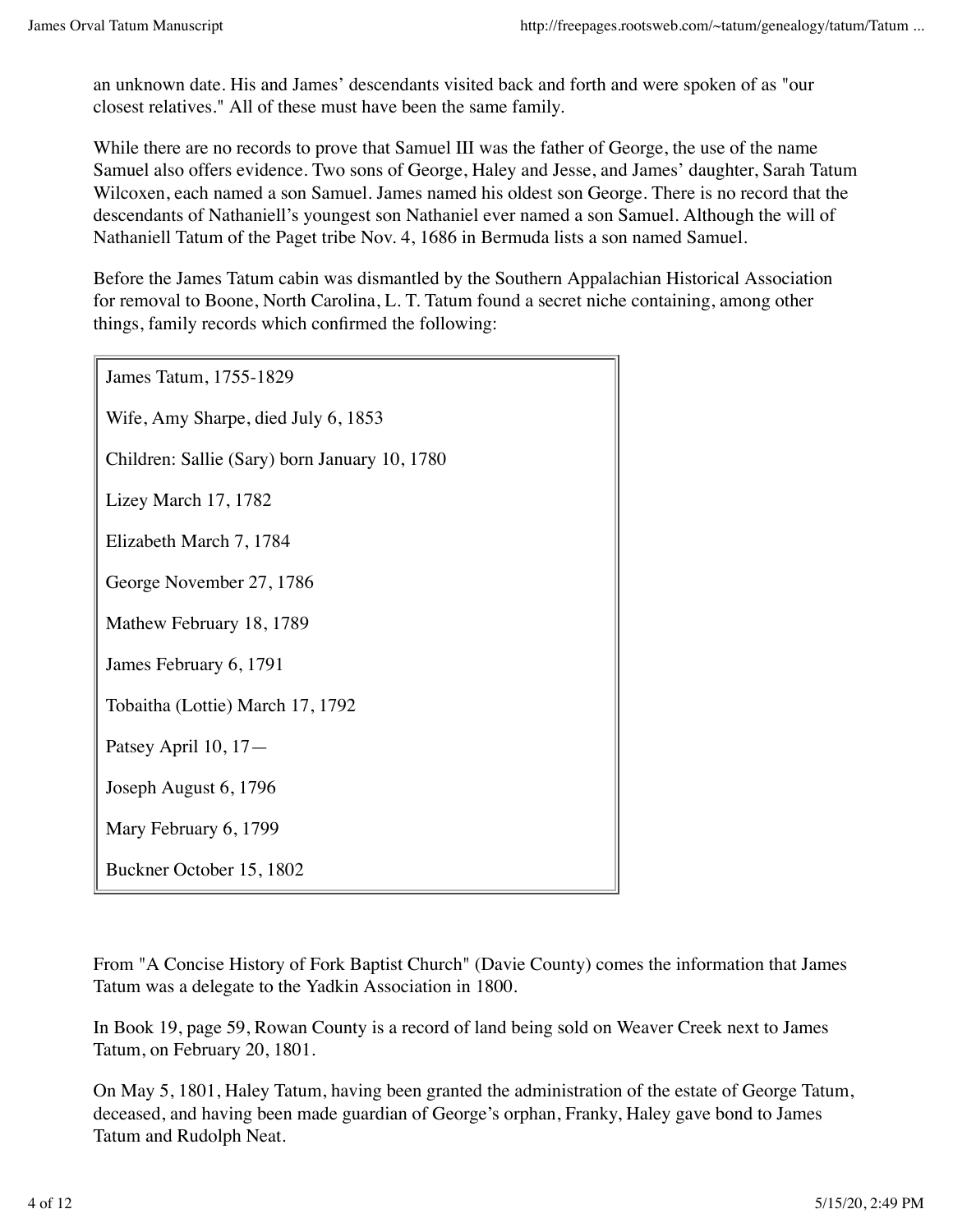According to the above information, James Tatum was a resident of Rowan County from November, 1786 until May 1801, at least.

In 1796, William Tatham left Old Fields and went to Spain and then to England where he remained until 1806. So far as is known, he never returned to Old Fields.

About 1800, James and his family left Rowan County and moved into the vicinity of Old Fields where they made their permanent home. There is no record of any purchase or transaction there until James, in 1802, bought a parcel of land adjoining property which he already owned. Evidently he fell heir to, or otherwise came into possession of "the Farm" which William had acquired from the Cherokee Indians, and which James, according to tradition, had supervised for William before and during the time of the American Revolution. James did not sell his land in Rowan County, North Carolina, until 1804, which further indicates that he came into possession of William's farm without purchase.

Our best records seem to start with George and Lucretia Tatum in 1758, when they bought property in Dinwiddie County, Virginia. Haley Tatum was born there in 1760 according to the D.A.R. records, and he died March 20, 1819 in Rowan County, North Carolina. He fought in the American Revolution as a private in the line North Carolina, 1780-1782. He probably was with his brother, Captain James Tatum, who also fought in North Carolina. I cannot find Haley Tatum in the census of 1790 in North Carolina or South Carolina, but have found records of him selling 140 acres of land in Lancaster County, South Carolina on November 14, 1789 to Marthew Jones for 100 pounds sterling silver. Joseph Coates and Harwell Coates witnessed the deed on November 14, 1789, and on April 6, 1790 Haley Tatum bought 207 acres from Benjamin Kelly next to Joseph Garwood, Elijah Owens and Jesse Buckner for 100 pounds. His sister Lucretia married John Buckner and his brother Jessie married Elijah Owen's daughter. So I assume Haley went to South Carolina after the Revolutionary War and farmed next to Joseph and Harwell Coates. We have no record of it, but he might have married one of the Coates' daughters, because their first child was named Hardy Coates Tatum. He was born in Rowan County on September 2, 1793, and it was a tradition to pass on her family name. Following is a copy of the sale of land in South Carolina on November 14, 1789.

" This indenture made this fourteenth day of November in the year of our Lord one thousand and seven hundred and eighty nine and in the fourteenth year of the Independence of the United States of America; Between Haley Tatum of the County of Lancaster of the State of South Carolina of the one party and Marthew Jones of the County and State aforesaid. Of the other party Wilheseth that the said Haley Tatum found in consideration of the sum of one hundred pounds Sterling Money to hand paid the receipts whereof he duly hereby acknowledge to be fully satisfied and has bargained aforehand enfeoffed and confirmed and by the LeFargants doth bargain sell when enfeoffed and confirm unto the said Marthers Jones to certain tract or parcel of land containing one hundred and twenty acres. Be it the same more or less situated in Lancaster County aforesaid on the waters of White Oak Creek being a part of two tracts, one granted to John Goodwin, the other to Joseph Coates and hath gulh ghapes forms and marks as the platt therof representing together with all that appertains therewith belonging or in anywise appertaining to wit an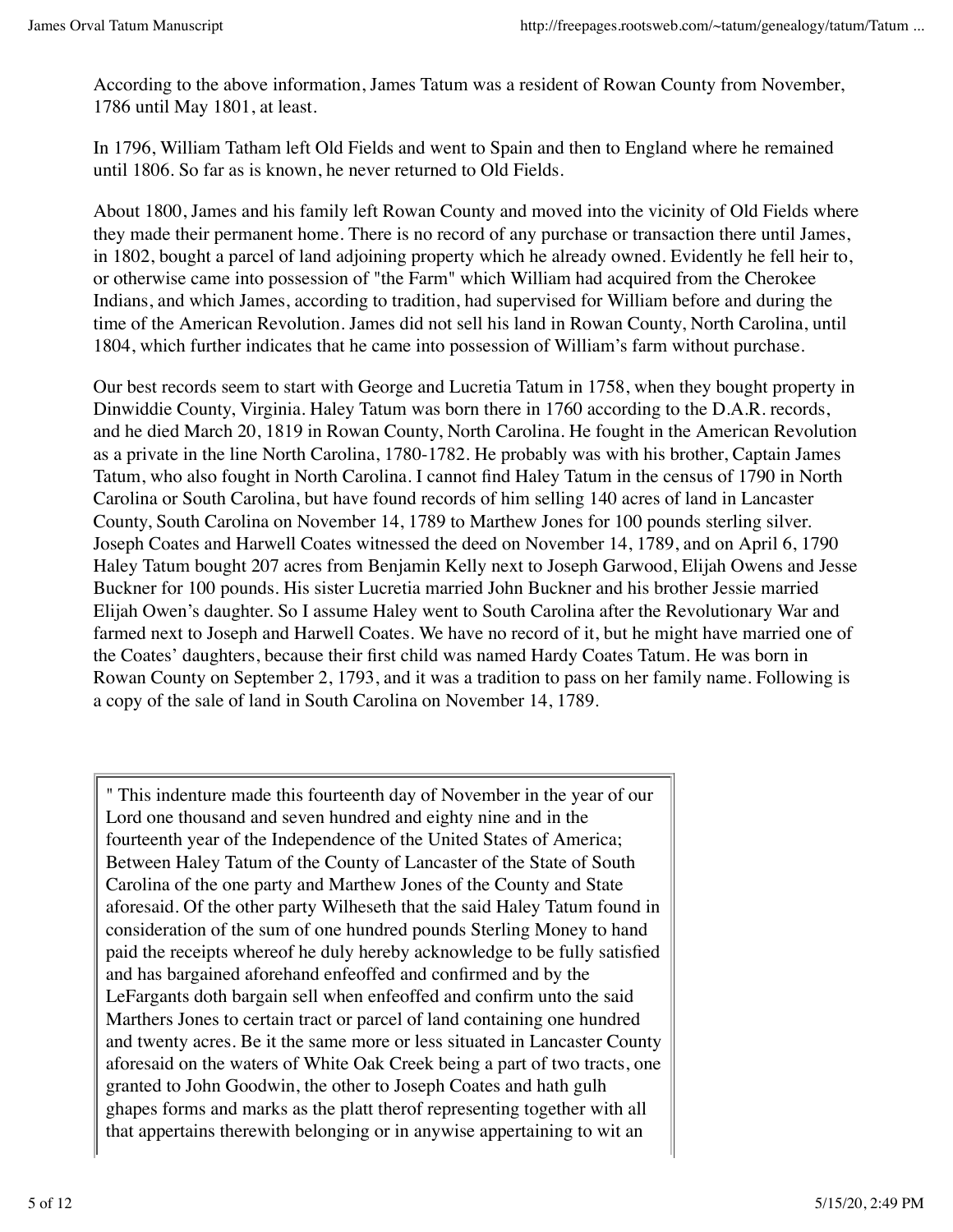absolute estate in fee sample. To have and to hold this said one hundred and twenty acres of land. To him the said Marthew Jones and his heirs and assigns forever and I the said Haley Tatum do for myself and heirs, executors, administrators and assigns do warrant and forever defend the title of the land aforesigned to the said Marthew Jones and to his heirs, executors and assignees the lawful claim of any person or persons whatsoever claiming in, by, or under him in witness thereof. For I have thereto let my hand and seal to the day and year above written: signed, sealed and delivered in the presence of us.

Joseph Coates, Harwell Coates, Haley Tatum"

Haley (Hailey) Tatum

On April 6, 1790, Haley Tatum bought from Benjamin Kelly, a planter, both of Rowan, 207 acres of Dutchman's Creek next to Joseph Garwood,

Elijah Owings (Owens), Edward Howard, John March and Jesse Buckner for 100 pounds. This was proved by Robert Foster in May 1791. (Book 12, page 369, Rowan County records)

This seems to have been an important move. For Elijah Owings was to become the father-in-law of Jesse Tatum and Haley's sister had already married into the Buckner's family. One applicant for membership in the D.A.R. claims that Haley married a Miss Buckner. I have no information on this but it's my guess that Haley's son Hardy Coates has his mother's name.

From time to time Haley added to his lands until in 1809 he was paying taxes in Captain Samuel Foster's Company, on 992 acres of land. Then in 1814 he had between one and two thousand acres of land. (Salisburg Post, March 18, 1954)

Perhaps the transaction most interesting to us was the sale of a tract of about 160 acres to Peter Miller which tract was situated in the Forks of the Yadkin. This could be in the general area where Jesse Tatum lived for Jesse and Leah are buried in a lovely grove of trees on the Miller place at Cherry Hill.

Haley's daughter Permilla married Andrew Merrill, the marriage bond is dated June 4, 1810. The Merrills lived in the Potts Creek section of Rowan County which is now Davidson County. (W. C. Merrill in Capt. Benjamin Merrill)

Even though Haley bought land in Rowan County in April 1790, he was not listed in the census for that year as the head of the house. He probably married around this time for in 1800 he was listed as having one son and two daughters under 10 years of age, both Haley and his wife were listed in the age group 26-45 years of age. (Census)

In 1810 his household consisted of three males under 10, one male between 10 and 16, and one female between 10 and 16; one female between 16 and 26; his wife was between 26 and 45 while Haley was over 45 years of age. We know from records that Permilla married in 1810; Hardy was born 1793, and that Haley S. was born on Feb. 8, 1807 and Samuel were minor children at the time of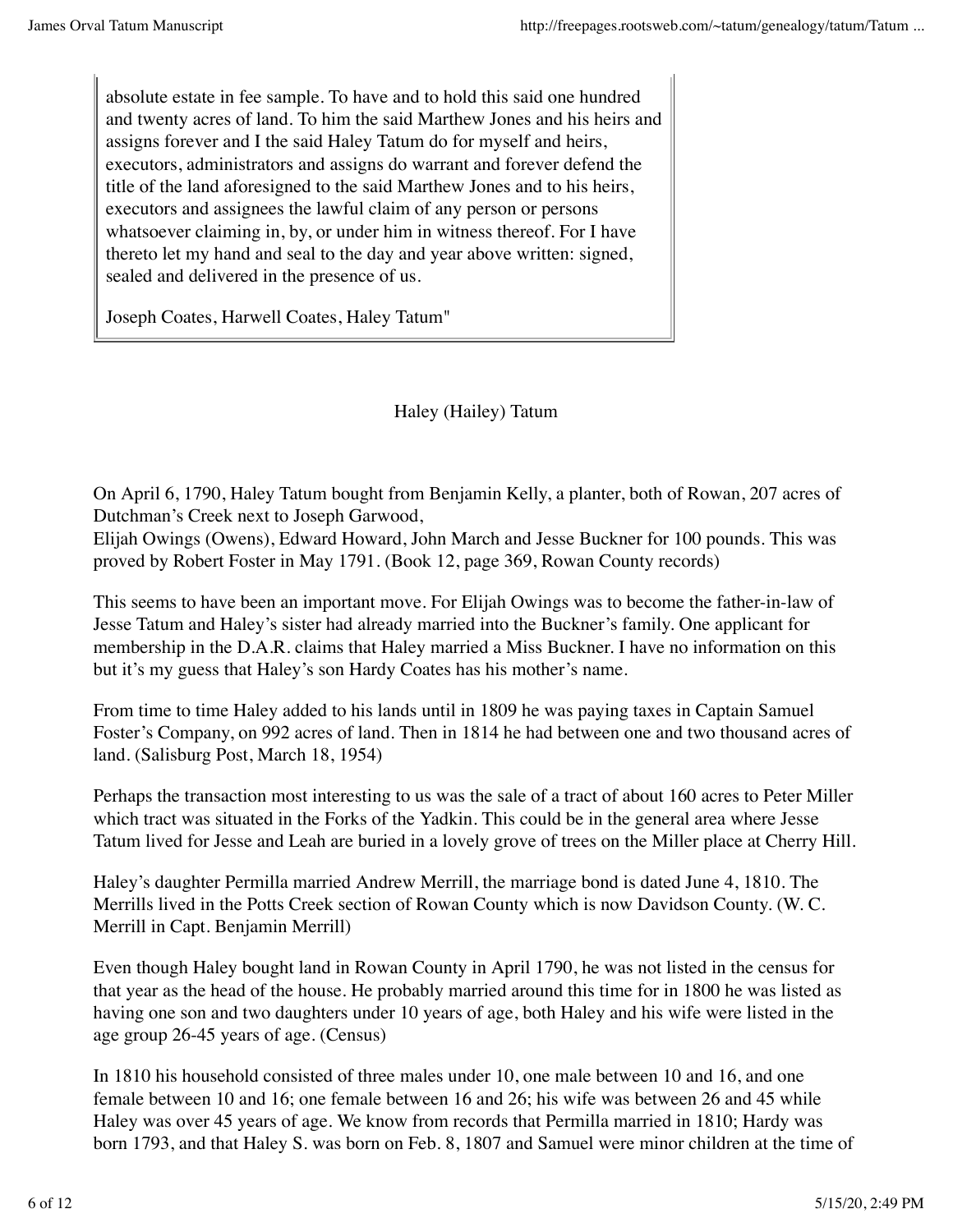their father's death in 1820. We have no record of the other two children.

On May 6, 1801 Haley was granted the administration of the estate of George Tatum, deceased, and was made guardian of his orphan, Franky. He gave bond to James Tatum and Rudolph Neat in the amount of 100 pounds in each case.

Haley served as a private in the Revolutionary War from the Salisburg District. See page 344 N.C.D.A.R. Roster of Revolutionary War Soldiers, 1780-1782.)

Haley was apparently born between 1755 and 1760.

November 23, 1821, the will of Haley Tatum was proved by Jesse Tatum and Richmond Pearson. Haley S. and Samuel Tatum wished the will of Haley Tatum proved affidavits of Lawrence Owens, James Owens and Jesse Tatum witnesses, the will having been lost or mislaid they produced it as nearly as possible. Jesse Tatum was made administrator, giving \$5000 bond to Thomas Deadmon and John Hughes as security.

Jesse Tatum was appointed guardian of Haley and Samuel Tatum, orphans of Haley Tatum in February 1821. He gave bond to Norman Owens and Frederick Foard for \$4,000.

Haley Tatum's will, Vol 22, page 27, Archives and History, Raleigh, North Carolina.

"To daughter Milly Merrill the land on which Moses Claybrooks now lives.

"To son Hardy all lands in Buncombe County, North Carolina.

"To niece Centy Buckner for her kindness to his family, furniture, etc.

"To sons Haley and Samuel all other lands, household and moveable effects for their use and benefit for their education and raising."

A deed dated August 3, 1819 in Buncombe County transfers to Hardy C. Tatum from Haley Tatum 230 acres on Big Ivy River. Book 14, page 312. On January 6, 1824, Hardy sold 130 acres of this land to Robert Roberts, Book 15, page 262. Then on January 14, 1832 Hardy C. Tatum sold the remaining 100 acres to Gabriel G. Coates.

From letters received from Edward Turner Tatum, Mrs Alice Lynch, Mrs. C. S. Tatum and Mrs. Crowell Sexton we have pieced together the following:

Hardy Coates Tatum, son of Haley Tatum of Rowan County, was born in Rowan County on September 20, 1793. He married Levica Roberts, daughter of Robert Roberts of Buncombe County, in or about 1816. The Roberts came to that part of Burke County which later became Buncombe then Madison Counties, in 1765 from Augusta County, Virginia (From Roberts and Crane families of Western N.C.) Robert Roberts was listed in the 1800 census for Buncombe County. About 1831 Hardy moved to Dade County, Georgia. He may have stopped for awhile in Tenn. For some of his children were born in that state and his brother Haley was living in Monroe, Tenn. In 1831. (Note: The 1830 Census show Hardy C. and Haley living next door to each other in Monroe County, Tennessee.)

Edward Turner Tatum said that Hardy's children were Jackson, Pearson, Gains, George, Marion,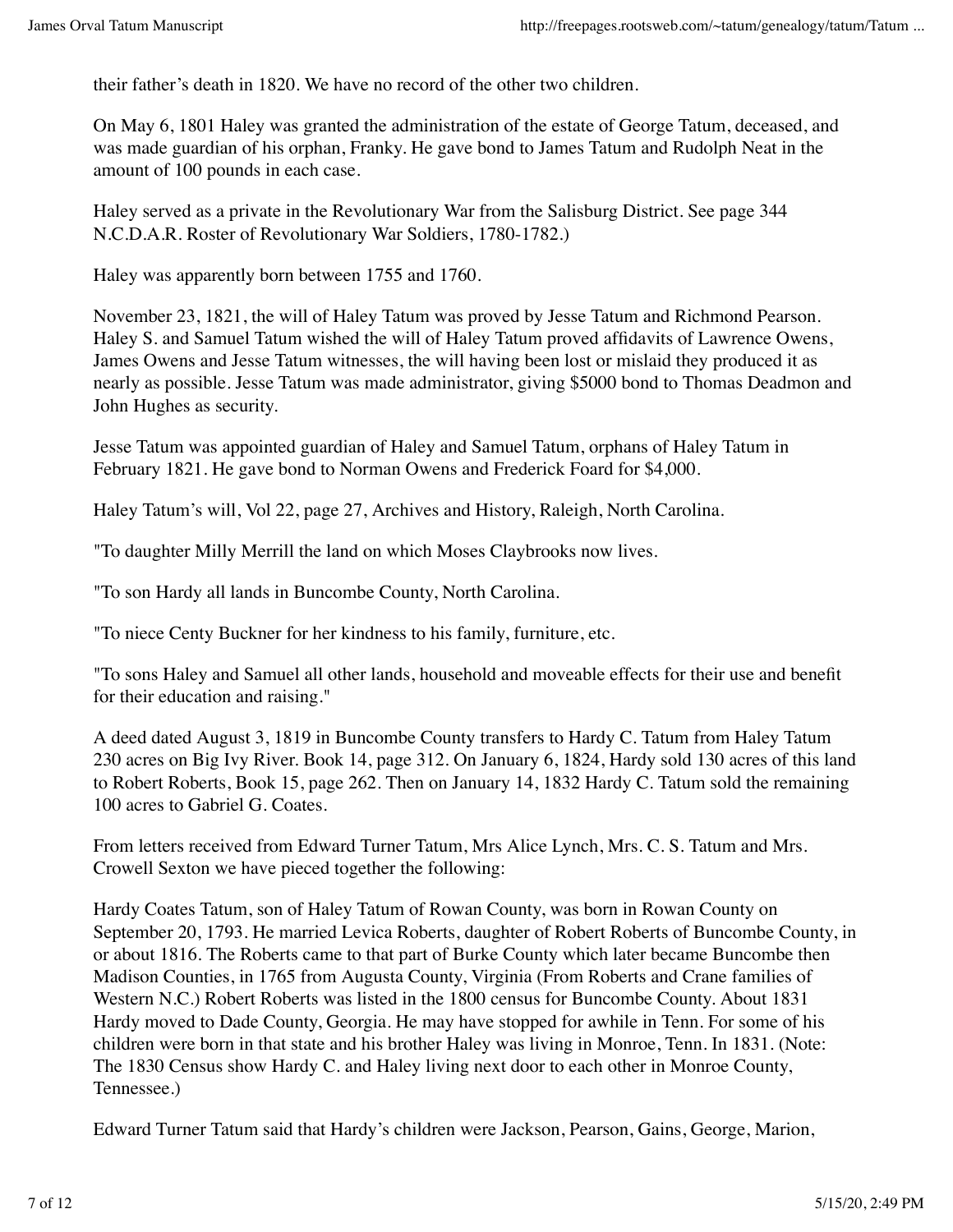Robert Haley, Lafayette, Ann Eliza, Nancy, Louise, Charles, Rebecca and Alford. The 1850 Census for Dade County, Georgia shows:

| <b>Hardy Tatum</b> | 59             | North Carolina |
|--------------------|----------------|----------------|
| Levica             | 51             | North Carolina |
| Casper             | 31 ?           | Tennessee      |
| Ann                | 26             | Georgia        |
| Nancy              | 12             | Georgia        |
| Charles            | 5              | Georgia        |
| Rebecca            | 5              | Georgia        |
| Mary               | $3\frac{1}{2}$ | Georgia        |

| <b>Gains Tatum</b> | 29 | North Carolina |
|--------------------|----|----------------|
| Sarah              |    | Tennessee      |
| Elizabeth          |    | Georgia        |

| Andrew J.<br>Tatum | 34             | North Carolina |
|--------------------|----------------|----------------|
| Eliza $(?)$        | 34             | Tennessee      |
| Lafayette          | 20             | Georgia        |
| Martha             | 13             | Tennessee      |
| Sidney             | 6              | Georgia        |
| Warren             | $6\frac{1}{2}$ | Georgia        |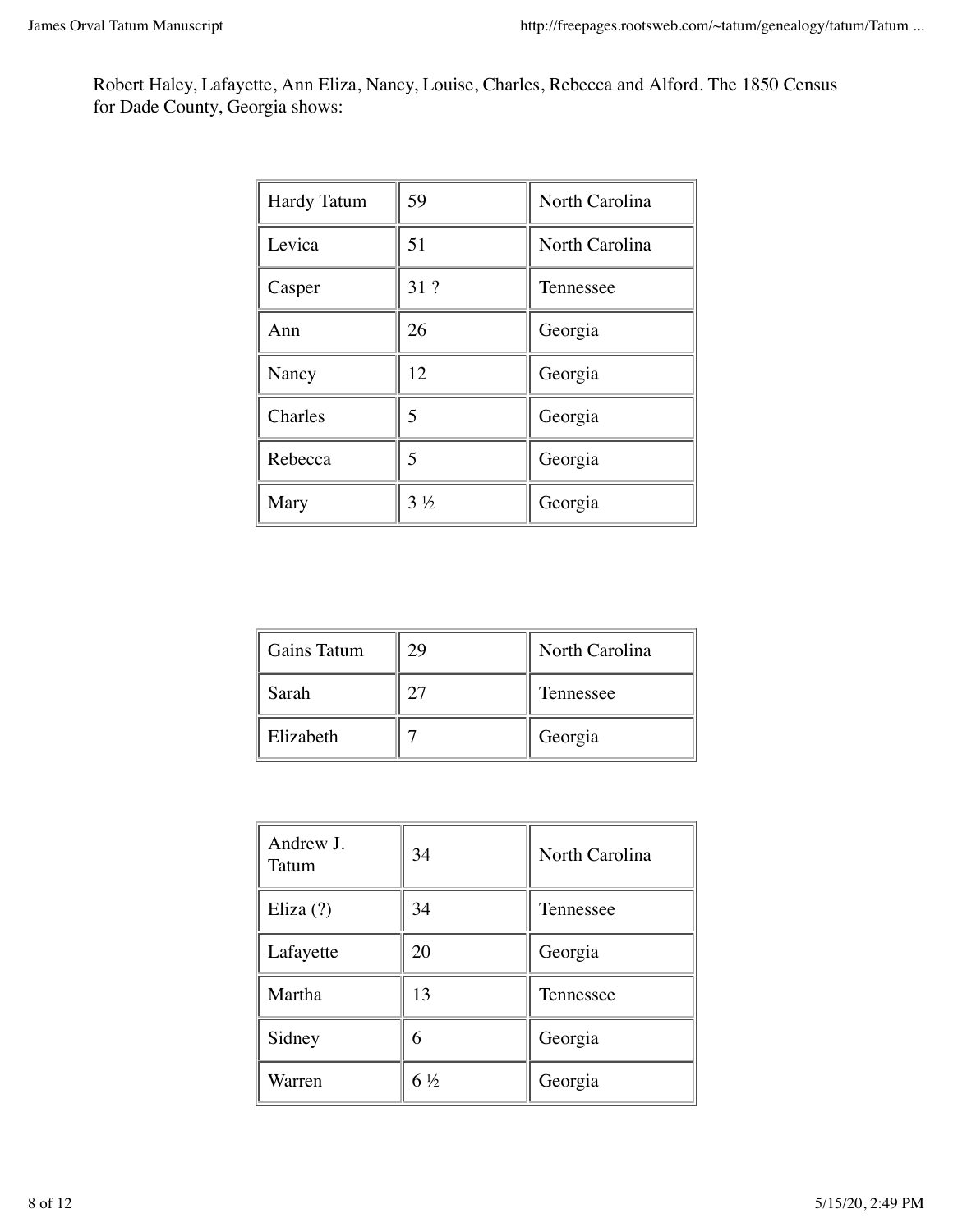| Robert H.<br>Tatum | 32 | North Carolina |
|--------------------|----|----------------|
| Mary               | 27 | Tennessee      |
| George             |    | Georgia        |
| Marion             | 5  | Georgia        |
| <b>Betsey</b>      | 3  | Georgia        |
| Sophia             |    | Georgia        |

On June 10, 1827 Haley Sane Tatum married Elisabeth Ann Anderson, Rowan County, North Carolina. They moved to Monroe, Tennessee next to his brother Hardy Coates Tatum, who was living there. While living there they had two daughters, Mary Louisa Tatum and Martha A. Tatum. Mary Louisa was born October 10, 1830 and Martha on June 26, 1834. Mary Louisa married Lucillous Anderson Bryan; he died June 10, 1860 in Walker County, Georgia. Martha's married name was Chastain. Haley S. Tatum and Samuel Tatum in 1831 sold land to Jessie Tatum. Haley S. was living in Monroe, Tennessee and Samuel was still living in Rowan County, North Carolina. But in 1835, when they sold the balance of the estate to Uncle Jessie, Samuel was living in Lumpkin County, Georgia and Haley was still in Tennessee. Sometime before 1838 he moved to Ringgold, Walker County, Georgia within a few miles of his brother, Hardy C. Tatum, who was living in Trenton, Dade County, Georgia. Hardy L. and sisters Emily and Queen Hester were born there.

Hardy Lucilius Tatum was born March 12, 1838

Emily (Emma) Elizabeth Tatum was born March 1, 1841

Queen Hester Tatum was born July 22, 1847

Their father Haley S. died there July 22, 1850. Haley's widow Elisabeth, married Martin Camp, a widower, on April 18,1856. They then moved to Benton, Saline County, Arkansas. On February 9, 1860 Hardy's sister, Emily Elisabeth, married Marion Pumphries. Emily out lived five (5) husbands and died at the age of 100 in Oklahoma. In the June census of 1860, it showed Hardy and his sister (Queen Hester) living on a farm with their stepfather and mother. Hardy was 23 and Queen was 13. On September 3, 1861, Hardy L. Tatum went to Pine Bluff, Arkansas, Jefferson County and joining Company B, 2<sup>nd</sup> Battalion, Arkansas Infantry and on the 18<sup>th</sup> of July, 1862 near Petersburg, Virginia the remains of the 2<sup>nd</sup> Battalion that was left after the battle of Beaver Dam Creek in which most of them were destroyed. They were transferred to the 3<sup>rd</sup> Infantry of Arkansas. On October 16, 1862, Queen Tatum married John F. Lastor. On the 16<sup>th</sup> day of August 1838 Almond A. Steel married Melinda Pelton in Saline County, Arkansas. Their only daughter was Lucretia Jane Steel, born April 7, 1840. She married John I. Gee on December 14, 1860. They had one son, John J. Gee. He was born in 1862. I could not find any record of John I. Gee. He could have been fighting for a local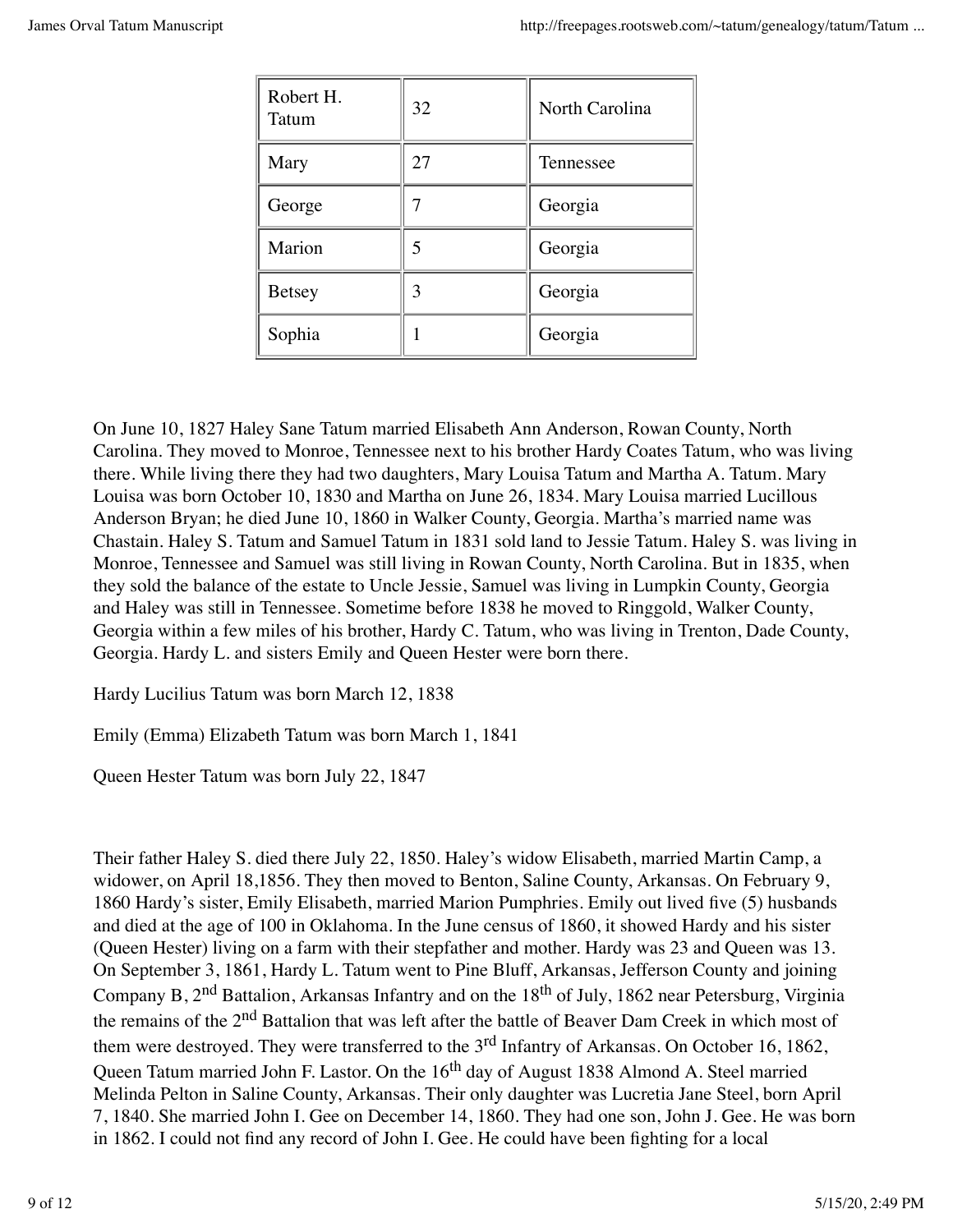organization that had no records. Hardy L. Tatum had a son (Arlington Edgar Tatum), born in 1862 but can find no record of a marriage or wife. The next record I find is 1870 census where Lucretia and Hardy are married and have a family consisting of Edgar and John J. Both are eight years old, and Ambrose Haley Tatum, five years old, and Leonedas M., one year old. Ambrose was their first child born February 4, 1866.

Hardy's war record shows he left the 3rd Arkansas Infantry on furlough in May, 1864. Both he and Lucretia must each have had a two year old boy. I can find no record of marriage in Saline County, Arkansas. But in those days there were no marriage certificates. You were married by a Justice of the Peace, and it was his responsibility to record it at the county seat, therefore it might not have been recorded. Also, the Union soldiers were in control of that area, and Hardy was a Confederate soldier fighting them. I don't know why Hardy didn't return to the 3<sup>rd</sup> Arkansas Infantry. But Sherman and Grant were blocking the way, and the 3<sup>rd</sup> had returned to No. Virginia. It could have been that his wife had died, and he had to care for his two year old boy. And Lucretia had lost her husband and she had a two year old boy, so some way they got together and got married. I have a story told to me by J. W. Tatum, grandson of Hardy and son of Mark Tatum, Hardy's youngest son. J. W. said he heard it from his father that Hardy continued to fight the Union soldiers even though he could not get back to his outfit which had been shipped back to Virginia while he was on furlough. He said Hardy and Lucretia had a signal when Hardy came around the house. His wife had a signal like a towel hanging up if it was safe to come in.

In the 1880 census Hardy was 42, Lucretia was 40, Arlington 19, John Gee 18, Ambrose 14, Leonidas 11, William Mark 8, Johnathan 6, Ina L. 5, Clio M. 3.

On the 26<sup>th</sup> day of November, 1885, Ambrose Haley Tatum married Nancy Jane Humphries in Grant Co., Town of Belfast, Ark. Of this union the following children were born:

The first child was Olive. She died very young. (about 6 months)

| Hardie Badger    | February 7, 1888  | 1982                 |
|------------------|-------------------|----------------------|
| John Thomas      | January 31, 1891  | August 18, 1927      |
| Ethel            | August 4, 1894    | February 1987        |
| Joe              | December 21, 1896 | December 20,<br>1917 |
| Maebell          | August 27, 1898   | October 26, 1985     |
| Vern Haley       | March 28, 1902    | July 18, 1984        |
| William Franklin | January 25, 1906  | December 23,<br>1960 |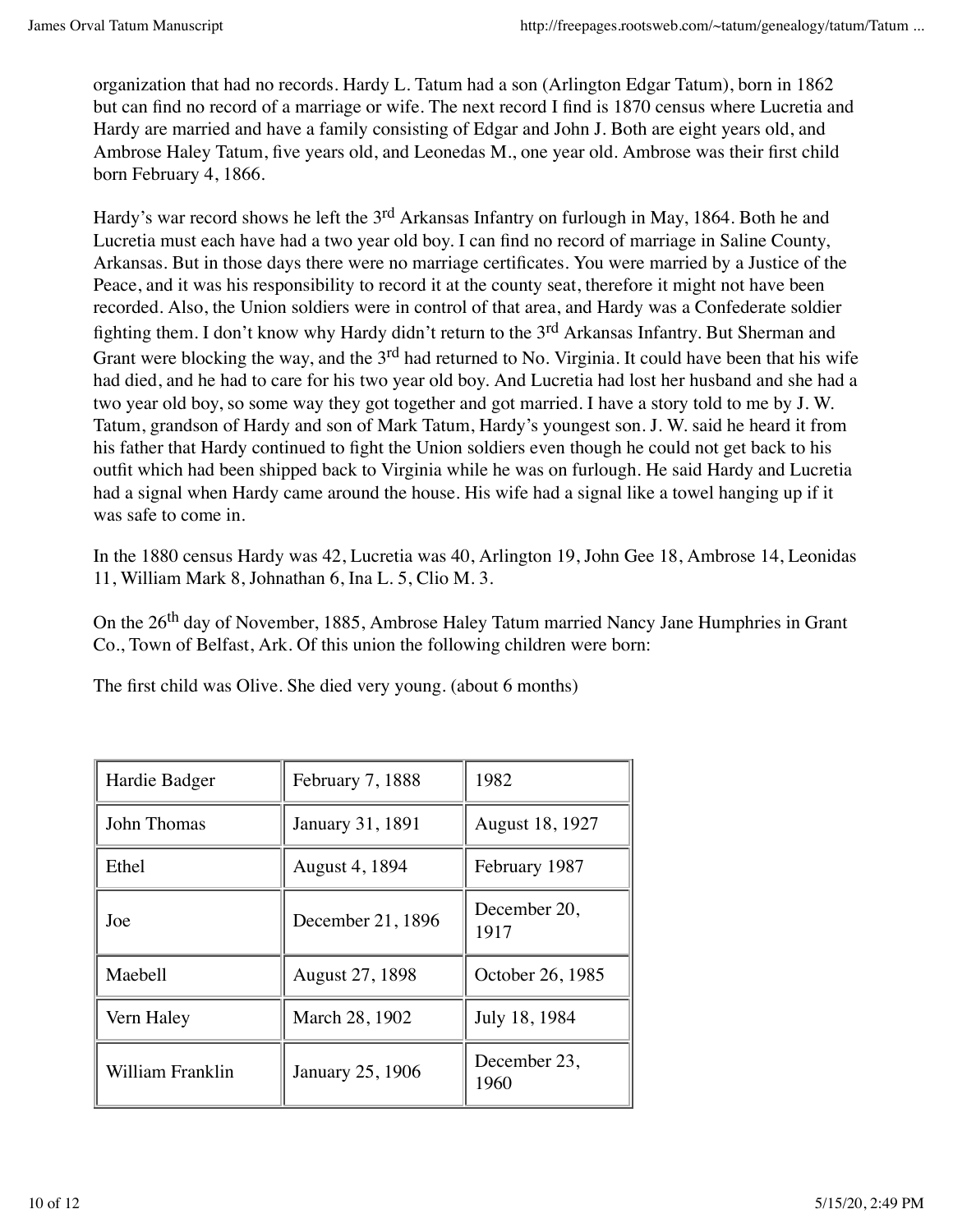Emma Lou Shrader and John Thomas Tatum were married on November 21, 1909 in Benton, Arkansas.

| Ola Eunett    | August 27, 1910   | December 24,<br>1982 |
|---------------|-------------------|----------------------|
| Ona Magdalene | April 24, 1912    | May 24, 1985         |
| John Thomas   | November 5, 1915  | November 17,<br>1993 |
| James Orval   | December 4, 1921  |                      |
| Barbara Lou   | November 19, 1924 |                      |

The family moved to Tustin, California in January, 1916 in Orange County where James Orval was born on December 4, 1921. They then moved to Santa Ana where Barbara Lou Tatum was born on November 19, 1924. It was here on August 18, 1927 that John Thomas Tatum died at Santa Ana Valley Hospital exactly to the day Emma Lou Tatum died 42 years later on August 18, 1969 in the same hospital.

Nancy Jane Humphries is the daughter of Joshua B. Humphries and Mary Jane Moore. Mary Jane was born in Alabama in 1835. Her maiden name was McCool and she had three children before she married Joshua B. Humphries. Her father came from South Carolina. Joshua Humphries was also married before and had one daughter, Emile, five years old. Mary Jane and Joshua had three daughters by 1870. Nancy Jane was the youngest, she was 2. She married Ambrose in 1885. Joshua Humphries was born in Indiana in 1829. The Tatums and Humphries lived in Saline Co., Ark., but in 1870 they took up part of the county and made a new county. It was called Grant County. The county line ran between the two places. The Humphries lived near Belfast, Grant County, and the Tatums near Benton, Saline County. They were close enough that between 1885 and 1889:

October 24, 1885, Arlington Edgar Tatum (24) married S. S. Humphries (19)

November 24, 1885, Ambrose Haley Tatum (20) married N. J. Humphries (18)

March 23, 1889, Leonidas M. Tatum (20) married Mary A. Humphries (15)

March 23, 1889, Ima L. Tatum (14) married J. F. Humphries (19)